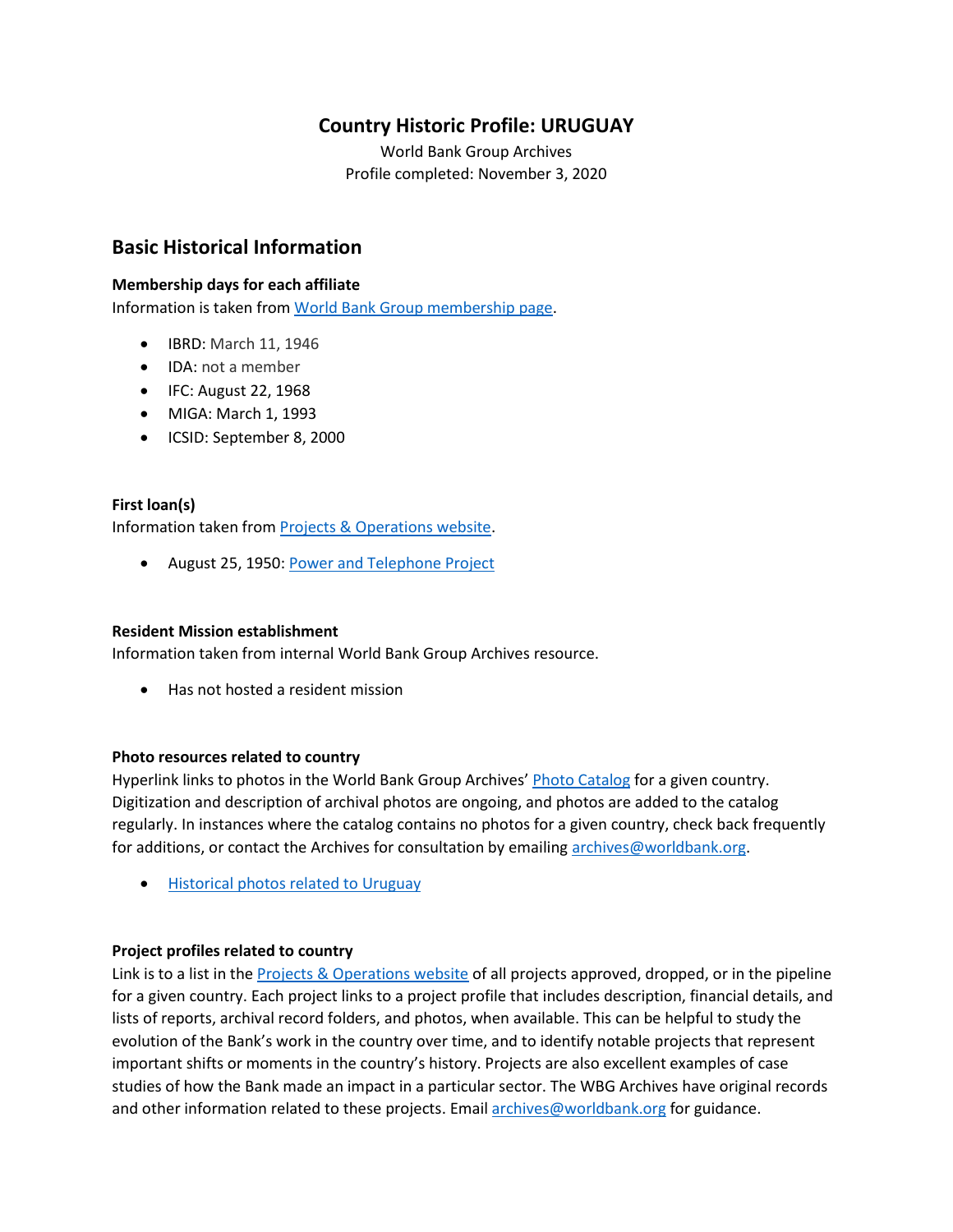• Uruguay [project profiles in Projects & Operations](https://projects.worldbank.org/en/projects-operations/projects-list?countrycode_exact=UY)

#### **Description of operational records in Archives Holdings**

Archival records relating to Bank operations are described according to the ISAD(g) standard and are accessible in our [Archives Holdings catalog.](https://archivesholdings.worldbank.org/) Descriptions include lengthy organizational histories of the regional vice presidency responsible for operations in that region and a description of records created and transferred to the Archives by that vice presidency. The descriptions in the catalog can be helpful to understand the organizational context of Bank work, and to understand more about the content of the records in the Archives.

• Records of the [Latin America and Caribbean Regional Vice Presidency](https://archivesholdings.worldbank.org/records-of-latin-america-and-caribbean-regional-vice-presidency)

#### **Chronology events**

Events have been selected from the Archivists' Chronology, an 800+ page resource compiled by Bank Group archivists over the course of the institution's history. Events chosen include important firsts, milestones and other events that evidence the country's development history and/or its relationship with the World Bank Group. The Archivists' Chronology is accessible on [this page.](https://www.worldbank.org/en/about/archives/history/timeline) This list of events can be helpful to determine if you'd like to dig deeper into any moments in the country's history of engagement with the Bank. The WBG Archives may have original records and other information about these events. Email [archives@worldbank.org](mailto:archives@worldbank.org) for guidance.

#### **Bretton Woods Conference; Representatives of Uruguay Attend**

July 1-22, 1944

**IBRD Articles of Agreement Signed by Uruguay** March 11, 1946

**McCloy Travels to South America** April 1, 1948

**First Funding for Uruguay** August 25, 1950

**Bank-FAO Agricultural Survey Mission to Uruguay** October 13, 1950

**Joint FAO-Bank Mission Report Issued** July 25, 1951

**IFC Articles of Agreement Signed by Uruguay** August 22, 1968

**MIGA Articles of Agreement Signed by Uruguay** March 1, 1993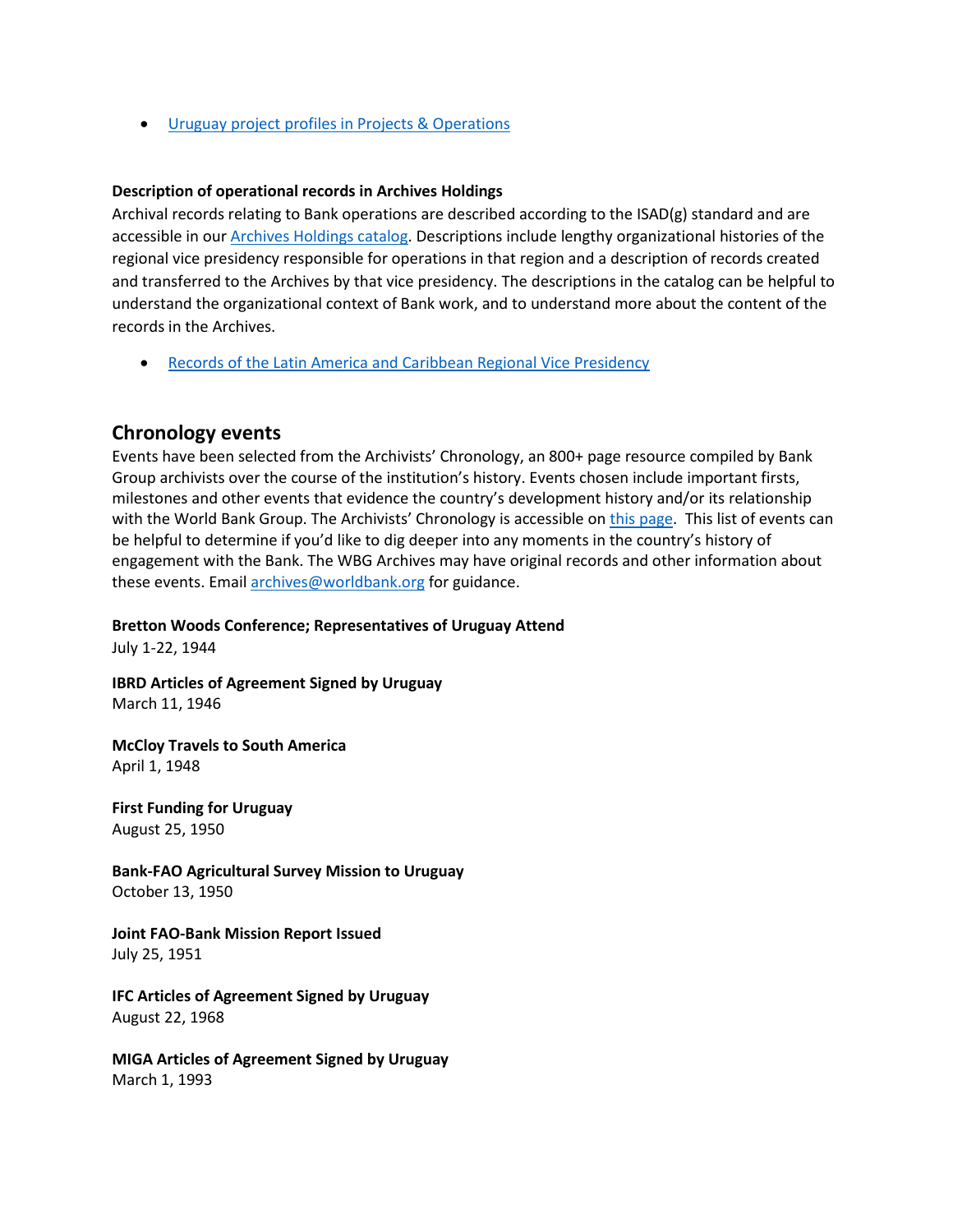**Uruguay Joins ICSID** September 8, 2000

**World Bank Group President Paul Wolfowitz Meets Tabaré Vázquez, President of Uruguay** May 3, 2006

### **World Bank Group Timeline Events**

Events are selected from th[e World Bank Group Timeline.](https://timeline.worldbank.org/#event-bretton-woods-conference-begins) The Timeline is an online platform created by the Archives designed to highlight the important events in the Bank Group's history and to illuminate those events through a variety of archival records, photos, video and audio clips, oral history transcripts, reports, and more.

None.

## **Early Country Economic Reports**

Reports have been selected from the **Documents & Reports website**, a database of publicly available World Bank Group authored reports and publications dating to the opening of the Bank in 1946. Country economic reports selected here are, in many cases, some of the earliest economic studies ever published on Bank member countries. Reports discussing the whole economy of a country, rather than individual sectors, are prioritized in this list.

| Uruguay - Reports upon Uruguay                           | January 3, 1949    |
|----------------------------------------------------------|--------------------|
| Report on the economy of Uruguay                         | February 18, 1949  |
| Recent developments in the economy of Uruguay            | August 16, 1950    |
| <b>Uruguay - Current economic position and prospects</b> | May 31, 1955       |
| <b>Uruguay - Current economic position and prospects</b> | September 30, 1956 |
| <b>Uruguay - Current economic position and prospects</b> | June 30, 1961      |
| <b>Uruguay - Current economic position and prospects</b> | August 31, 1962    |
| <b>Uruguay - Economic situation and prospects</b>        | October 31, 1964   |
| <b>Uruguay - Current economic position and prospects</b> | October 31, 1966   |
| <b>Uruguay - Current economic position and prospects</b> | March 31, 1970     |
| <b>Uruguay - Current economic position and prospects</b> | February 28, 1971  |
| <b>Uruguay - Current economic position and prospects</b> | May 1, 1973        |
| Uruguay - Economic memorandum                            | September 30, 1975 |
| Uruguay - Economic memorandum                            | December 31, 1976  |
| Uruguay - Economic memorandum                            | December 31, 1977  |
| Uruguay - Economic memorandum                            | December 31, 1978  |
| Uruguay - Economic memorandum                            | January 31, 1979   |
| Uruguay - Economic memorandum                            | June 30, 1980      |
| Uruguay - Economic memorandum                            | March 31, 1982     |
| Uruguay - Country economic memorandum: Main report       | August 12, 1986    |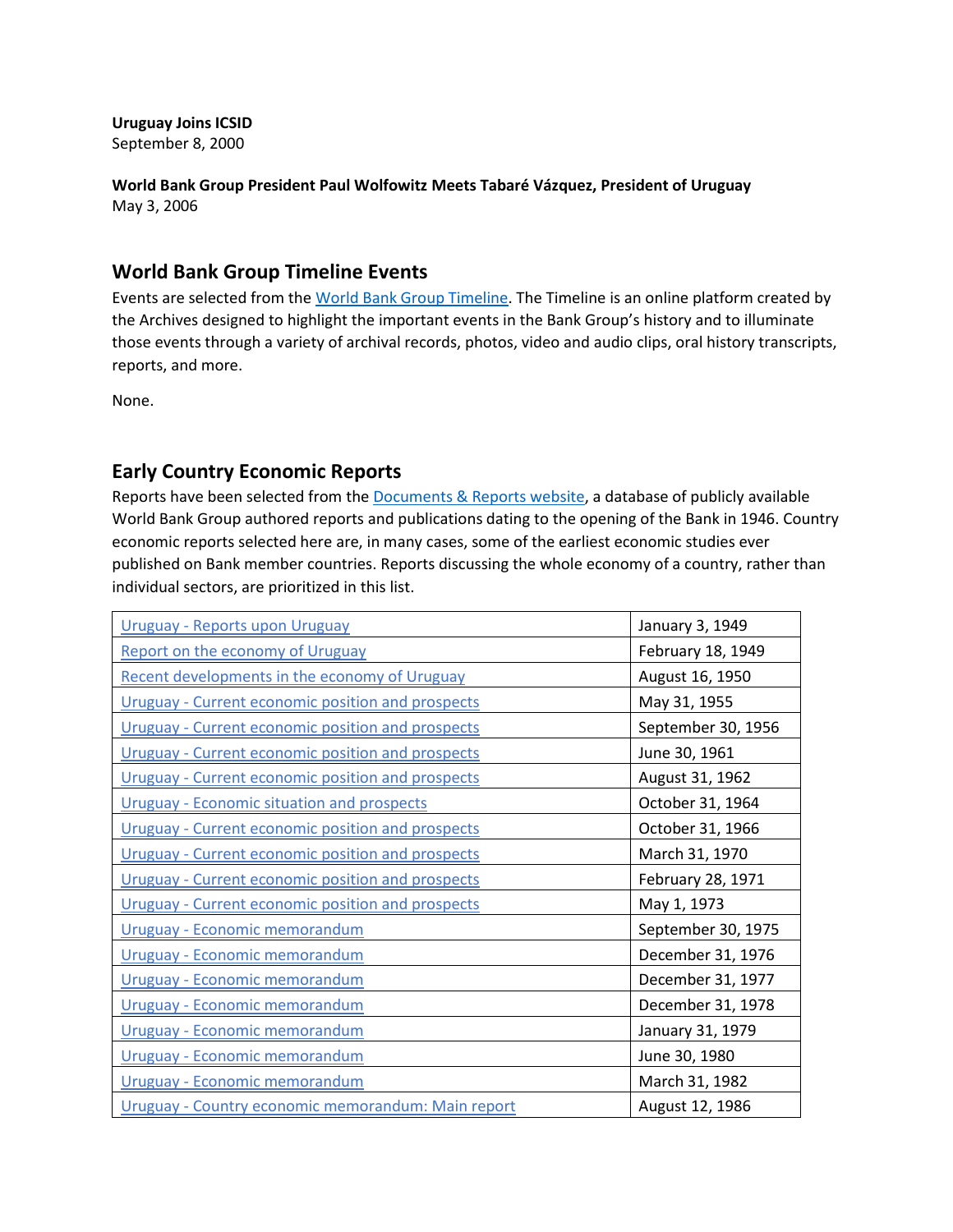| Uruguay - Country economic memorandum (Vol. 2) : Statistical |                  |
|--------------------------------------------------------------|------------------|
| <u>appendix</u>                                              | August 12, 1986  |
| Uruguay - Country economic memorandum                        | January 17, 1989 |
| <b>Uruguay - Macroeconomic assessment</b>                    | April 30, 1993   |
| Uruguay - Country economic memorandum                        | January 22, 1996 |

# **Country Assistance Strategies**

List is based on a similar list compiled by World Bank's Secretary's staff. Introduced in 1990 and replaced by the Country Partnership Framework (CPF) in 2014, the CAS is an overview of each borrowing country's current economic situation and contains a discussion of its development challenges, prospects, and project-planning. CASs were often initially published as part of project documents but later on were published as standalone documents.

| <b>Country Strategies Included within Project Documents</b>           |                   |  |
|-----------------------------------------------------------------------|-------------------|--|
| Uruguay - Natural Resources Management and Irrigation Development     |                   |  |
| Project                                                               | November 30, 1993 |  |
| <b>Stand-Alone Country Strategies</b>                                 |                   |  |
| <b>Uruguay - Country Assistance Strategy</b>                          | June 5, 1997      |  |
| <b>Uruguay - Country Assistance Strategy</b>                          | May 5, 2000       |  |
| Uruguay - Country assistance strategy progress report                 | July 25, 2002     |  |
| Uruguay - Country Assistance Strategy (CAS) progress report update    | August 7, 2002    |  |
| Uruguay - Country Assistance Strategy for the period FY 2005 - 2010   | May 10, 2005      |  |
| Uruguay - Country assistance strategy progress report                 | March 3, 2008     |  |
| Uruguay - Country partnership strategy for the period FY 2010 - 2015  | August 18, 2010   |  |
| Uruguay - Country partnership strategy progress report for the period |                   |  |
| 2010-2015                                                             | June 13, 2013     |  |
| Uruguay - Country partnership framework for the period FY16-20        | December 21, 2015 |  |
| Uruguay - Performance and learning review of the country partnership  |                   |  |
| framework for the period FY16-FY20                                    | February 27, 2018 |  |

# **Staff Newsletters**

Resources have been selected from the World Bank Group's [Documents & Reports website.](https://documents.worldbank.org/) The World Bank has produced a staff newsletter since 1947. The publication has changed its name twice: from International Bank Notes to Bank Notes in 1971 and then to Bank's World in 1982. The newsletter moved online in 2000 and physical publication ceased. In addition to offering news relating to Bank operations and country development, the newsletters were intended to foster a sense of community among staff by highlighting social events, marriages and births, arrival of new staff, recreational events, favorite cooking recipes submitted by staff, and features on different aspects of staff's home country and culture.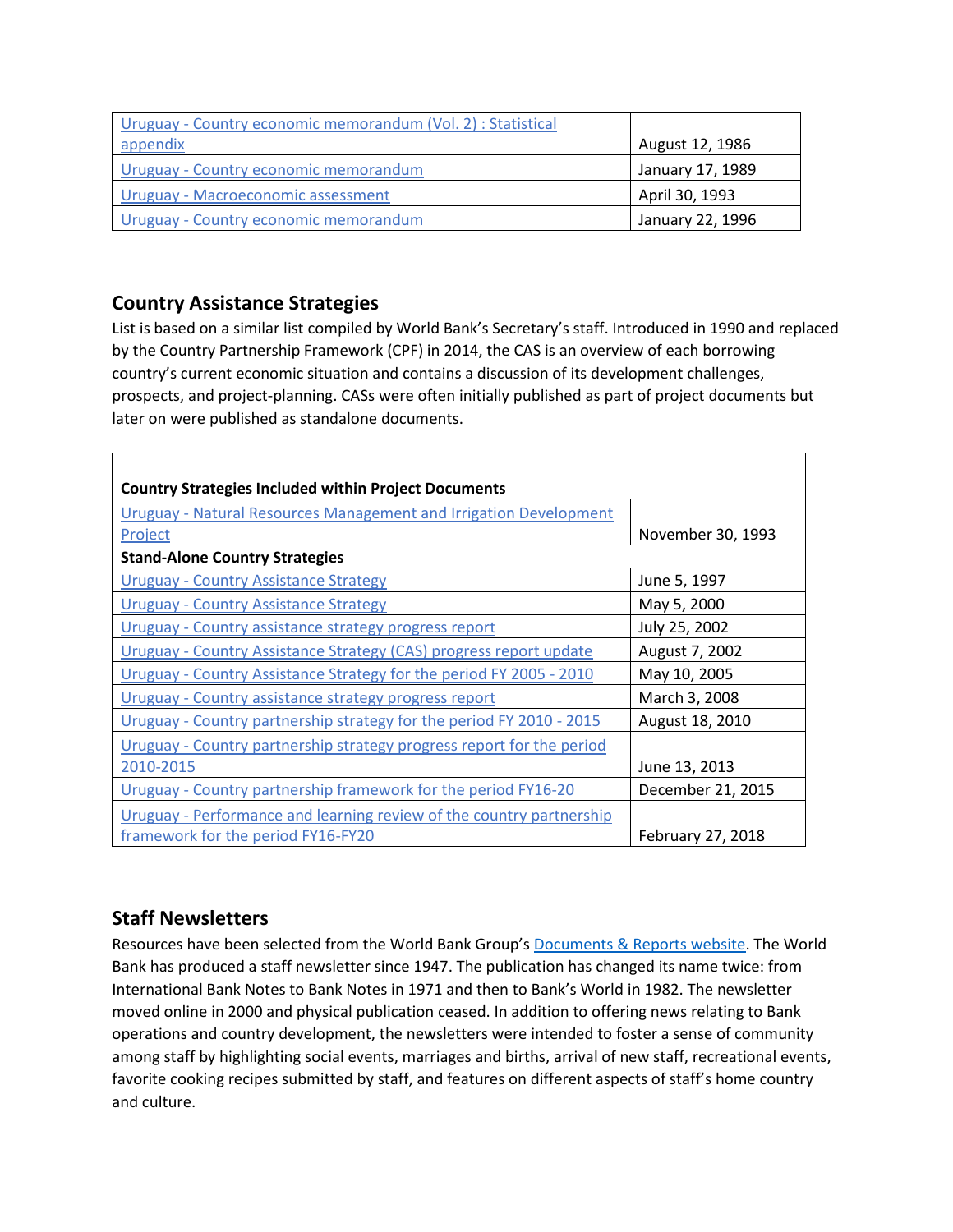| International Bank Notes -- Vol. 5, Iss. 7   | June 25, 1951    | "Not By Loans Alone" |
|----------------------------------------------|------------------|----------------------|
| International Bank Notes -- Vol. 5, Iss. 11  | November 1, 1951 | "Uruguay"            |
| International Bank Notes -- Vol. 20, Iss. 10 | November 1. 1966 | "The stamp box"      |

# **Oral histories**

Oral histories are selected from the World Bank Group Archives' [Oral History website.](https://oralhistory.worldbank.org/) The site contains transcripts of oral history interviews with departed staff and, in lesser number, Executive Directors and other individuals affiliated with or impacted by the World Bank Group. Interviews were conducted as part of an ongoing effort by the Archives to collect the personal stories and reflections of Bank Group staff. A portion of the interviews were conducted as research for publications. Each transcript provides a valuable first-person account of Bank activities and decision-making from the very beginning of its operations.

| Harold Larsen    | July 25, 1961                   |
|------------------|---------------------------------|
| William Diamond  | October 23 and November 1, 1991 |
| Marcelo Selowsky | <b>February 19, 1992</b>        |

## **Online exhibits**

Online exhibits are authored by World Bank Group staff and are accessible on both the Archives' [external site](https://www.worldbank.org/en/about/archives/history/exhibits) and as a [series of older exhibits](https://documents.worldbank.org/en/publication/documents-reports/documentlist?colti=World%20Bank%20Group%20Archives%20exhibit%20series) in the Documents & Reports website. Exhibits focus on notable personalities and accomplishments in the Bank Group's history.

None.

## **Executive Directors**

The list is based on the World Bank Group [Board of Directors website.](https://worldbankgroup.sharepoint.com/sites/wbsites/ExecutiveBoard/Pages/pc/About-the-Boards-05222019-155532/List-of-Executi-05222019-155839.aspx) The country following the name of each ED indicates their nationality.

| MACHADO, Luis (Cuba)            | May 7, 1946       | October 31, 1948 |
|---------------------------------|-------------------|------------------|
| BARREDA-MOLLER, Jose, (Peru)    | November 1, 1948  | October 31, 1950 |
| DIEZ, Manuel Jose (Panama)      | November 1, 1950  | October 31, 1952 |
| MACHADO, Luis (Cuba)            | November 1, 1952  | October 31, 1956 |
| PANE, Victor A., (Paraguay)     | November 1, 1956  | October 31, 1958 |
| BRIGNONE, Carlos S. (Argentina) | November 19, 1958 | October 31, 1960 |
| HAUS-SOLIS, Juan (Bolivia)      | November 1, 1960  | October 31, 1962 |
| ILLANES, Fernando (Chile)       | November 1, 1962  | October 31, 1964 |
| SAN MIGUEL, Manuel (Argentina)  | November 9, 1964  | October 31, 1966 |
| ESCOBAR, Luis, (Chile)          | November 1, 1966  | October 31, 1968 |
| CARAM, Angel R., (Argentina)    | November 1, 1968  | October 31, 1970 |
| MEY, Luis B. (Argentina)        | November 1, 1970  | October 31, 1972 |
| TERSOGLIO, Jorge L. (Argentina) | January 11, 1972  | April 5, 1974    |